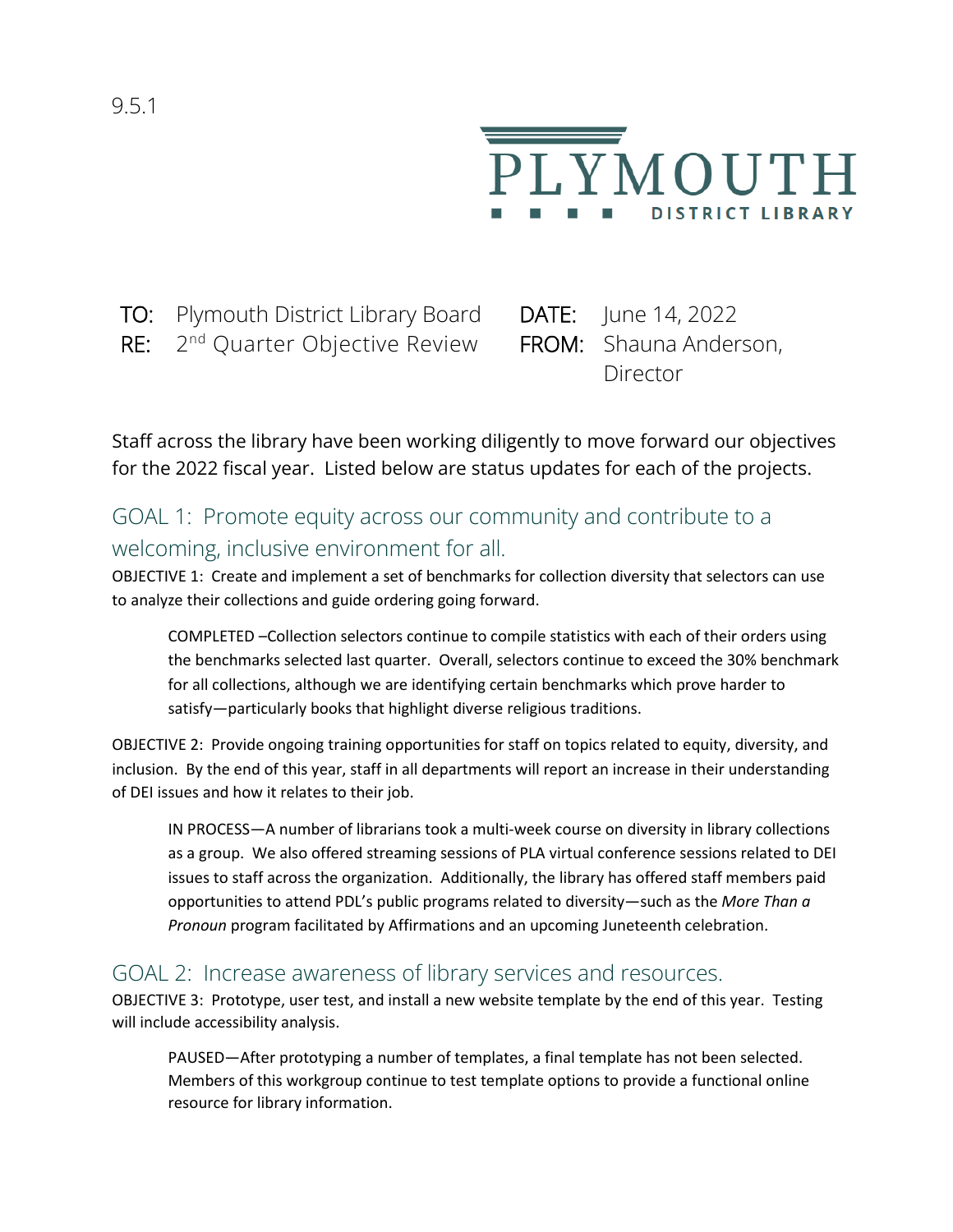OBJECTIVE 4: Research options and design a patron onboarding system to help new cardholders or community members become active library users.

IN PROCESS—Community Relation Specialist, Heather Pacheco, is working on the design of a physical packet of information that new cardholders will be given to support the use of their new "membership benefits." We are also evaluating email marketing systems for next fiscal year that will tie in to our library catalog—helping us provide more relevant email marketing campaigns to our patrons based on their interests.

OBJECTIVE 5: Solidify the library's brand identity and create a style guide to support public communication efforts going forward.

PAUSED—The updated style guide will be presented to library staff and implemented more formally within the next quarter. We are putting most of our efforts to redesigning our print newsletter. The paper shortage has increased our spending on this important marketing element. The new design will strongly rely on the new style guide.

### GOAL 3: Connect with patrons across multiple environments, prototyping services that extend beyond books.

OBJECTIVE 6: Produce at least 10 different outdoor public programs throughout the year.

IN PROCESS—Despite the fact that the book bike has yet to be shipped, our Youth Services team facilitated a number of outdoor experiences this spring, which will continue throughout the summer. Spring events had unlucky weather and did not garner as much participation as a result. As soon as the book bike arrives, we will plan to take it out around the community, but delays in production keep pushing back its arrival.

OBJECTIVE 7: Research and create a proposal for new "library of things" collections, including budget needs, processing guidelines, and circulation procedures.

IN PROCESS—Hotspots & Chromebooks are circulating successfully. We also launched a seed library this past month, in coordination with an enthusiastic group of community volunteers. After securing funding support from the Institute of Electronic and Electrical Engineers and the BOSCH Community Fund, we are working to produce circulating science kits for youth for launch by the end of the fiscal year.

OBJECTIVE 8: Write and submit a grant proposal to update the technology in our meeting rooms to allow for seamless zoom compatibility.

PAUSED—The grant proposal was submitted, and we are awaiting a response from the Dunning Foundation.

OBJECTIVE 9: Re-open the Creative Lab with regular access to at least 4 public programs and a variety of technology and tools for creative pursuits.

IN PROCESS—The Creative Lab continues to support remote 3D printing services. We anticipate with the arrival of the new IT Coordinator, there will be more capacity to expand the availability